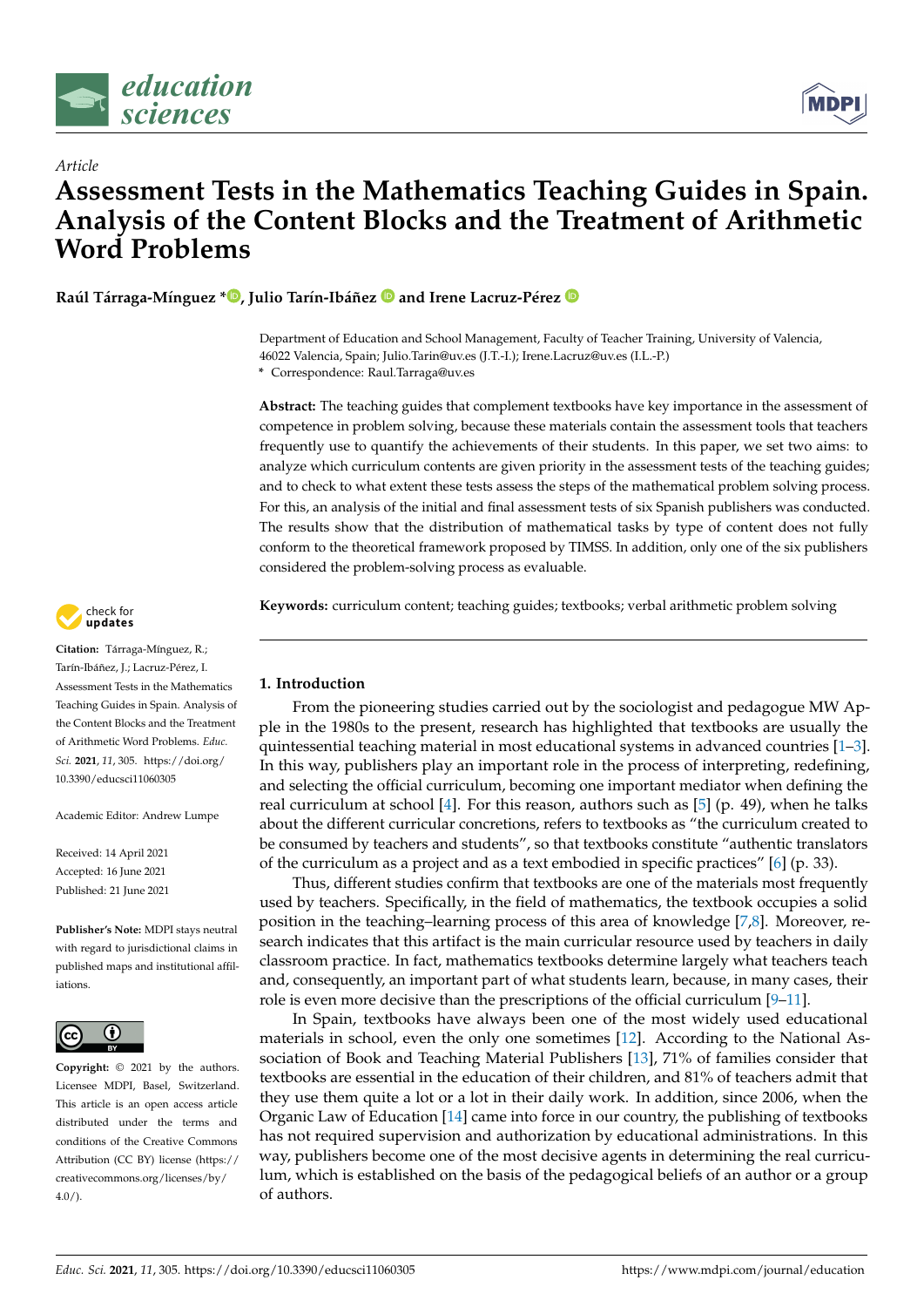The reasons that lead teachers to use textbooks are diverse and complex. Thus, [\[15\]](#page-12-12) explains that the deficient initial and continuing training of teachers does not enable them to face their own teacher practice autonomously; hence, they need to resort to "pre-elaborated curriculum materials" that facilitate their job. In this sense, [\[16\]](#page-12-13) (p. 63) claims that for teachers, "textbooks act as a navigation map that reduce the uncertainty and complexity of teaching". According to other authors such as [\[17\]](#page-12-14), there is a technocratic conception of the teaching profession that predominates in school, whose greatest exponent is the textbook. From this rationale, homogeneous curricular designs that are valid for any context and student are advocated; they must be thought out and elaborated by experts, and teachers must apply them routinely and mechanically. Finally, the Spanish educational system's policies of free textbooks naturalize the presence of this resource in schools as something typical of pedagogical normality, making it the quintessential material. In this regard, the authors of [\[18\]](#page-12-15) (p. 266) ask, "Why are textbooks free, and other materials and resources are not?"

However, the textbook does not appear in the classroom as an isolated element. The didactic guide or teacher's guide that complements it also constitutes a fundamental tool when establishing the curriculum truly taught and assessed in educational practice. Indeed, in Spain, after the enactment of the General Education Law in 1970 [\[19\]](#page-12-16), a new publishing modality came into play on the educational scene: the didactic guides. From that moment a new stage began, and it is still in force, in which the didactic guide, and not the teacher, is in charge of designing and developing the prescriptions of the official curriculum: what, how, and when to teach and assess. Therefore, we cannot consider textbooks and teaching guides as independent curricular materials. Currently, the publishing industry directs its political economy to elaborate "macro-projects" that include a multitude of materials and resources presented in different formats. Hence, the importance of expanding the field of study and directing the focus of attention toward the analysis of the didactic guides, as they are a key element that allows us to study the curriculum in practice.

Even though there are many national and international studies that have analyzed the role of problem solving (PS, henceforth) in textbooks [\[20](#page-12-17)[–22\]](#page-12-18), to our knowledge, these analyses have not been carried out in the didactic guides, a type of resource that has a clear impact on the day-to-day life of the classroom and thus deserves additional study [\[23\]](#page-12-19).

In this paper, we address the analysis of the assessment tests presented in the didactic guides of the Spanish mathematics textbooks in two specific aspects: (1) the distribution of the items by type of curriculum contents that the assessment tests include, and (2) the treatment given to the assessment of the problem-solving process.

#### *1.1. Curricular Frameworks for the Study of the Contents of the Mathematics Area*

In Spain, the Royal Decree 126/2014 of February 28, which establishes the basic curriculum of primary education [\[24\]](#page-12-20), includes five content blocks in the area of mathematics: processes, methods, and attitudes in mathematics; numbers; measure; geometry; and statistics and probability.

According to [\[24\]](#page-12-20), the block of processes, methods, and attitudes in mathematics constitutes the cornerstone of the rest of the content blocks. For this reason, this block has been formulated with the aim of being part of the daily classroom tasks in order to work on the rest of the contents. The different steps that constitute the process of solving a problem, which are articulated around a method or model, as well as the development of a positive attitude toward mathematics, are part of this block.

The block of numbers include two conceptual categories: development of number sense or number literacy, and operability. The first category includes reading, writing, and ordering of different types of numbers (natural, fractions, decimals, roman). The second category includes knowledge, use, and automation of the algorithms of addition, subtraction, multiplication, and division with different types of numbers; calculation, taking into account the hierarchy of operations and applying their properties; and initiation in the use of percentages and direct proportionality.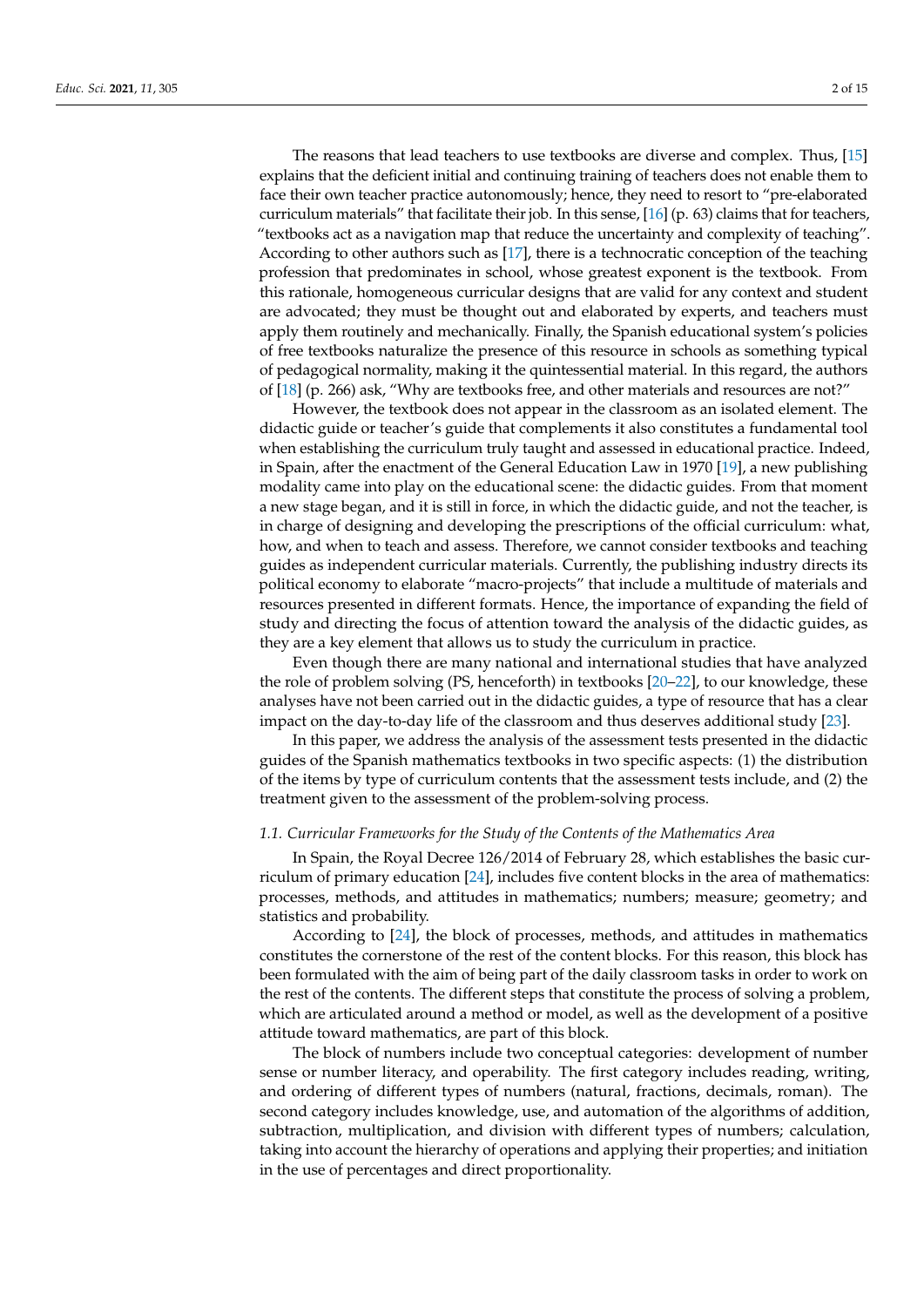In the measurement block, two conceptual categories are also contemplated: first, the knowledge, the use, and the transformation of the different measurement units related to length, surface area, weight/mass, capacity, time, and monetary systems; second, the use of the most relevant measuring instrument according to the type of measurement.

The block of geometry is organized into a single conceptual category focused on the knowledge, use, classification, reproduction, and representation of objects on the plane and in space. The basic geometric notions are part of this block; flat figures and the calculation of their areas; and polyhedrons, prisms, pyramids, and round figures.

Finally, the statistics and probability block is structured around two conceptual categories. One category comprises contents that allow the processing of information: the collection and recording of quantifiable information; the use of graphic representation resources such as data tables, bar blocks, and line diagrams; and reading and interpreting graphical representations of a data set. As its second category, this block also includes the contents related to the prediction of results and the calculation of probabilities.

At the international level, two frames of reference use the curriculum and its organization as a key element that contributes to the analysis of the level of knowledge and cognitive skills acquired by students in the area of mathematics. We refer to the Program for International Student Assessment (the PISA program) [\[25\]](#page-12-21) in secondary education and Trends in International Mathematics and Science Study (TIMSS) [\[26\]](#page-13-0) in primary and secondary education. Both stand out for being the most consolidated and having the greatest international follow-up. Although both have a very similar structure, we have focused on the theoretical framework proposed by TIMSS [\[26\]](#page-13-0) due to the purposes of our work, because our subject of study is focused on the area of mathematics in primary education.

TIMSS [\[26\]](#page-13-0) aims to assess the level of achievement of students, compare the results between different participating countries, and explain the differences detected according to the different educational systems. These objectives constitute what in this framework is called the attained curriculum. However, to achieve these objectives, TIMSS [\[26\]](#page-13-0) starts from a first curricular level (official or intended curriculum) that is compared to a second curricular level (implemented curriculum).

Precisely, one of the aims of this study is to compare the official curriculum of the Spanish educational system with the implemented curriculum by textbooks; hence, the theoretical framework offered by TIMSS [\[26\]](#page-13-0) constitutes a relevant reference for our research.

In Spain, Royal Decree 126/2014 [\[24\]](#page-12-20) does not prescribe to what extent each content block must be present in the curriculum (beyond the mention that the first block must be the cornerstone of the rest of the blocks). However, the TIMSS [\[26\]](#page-13-0) proposes a gradation regarding the distribution of individual blocks of the curriculum, which are called dimensions of knowledge, referring to the mathematical content involved in the task.

Specifically, in the test for the 4th grade of primary education, TIMSS gives a weight of 50% of the total of the test to the dimension of numbers, the dimensions of measurement and geometry are given 15%, respectively, and the statistics block is given the remaining 20% [\[26\]](#page-13-0).

#### *1.2. Problem Solving Models*

Solving a problem is a cognitively complex task in which a set of skills, strategies, steps, or stages come into play. When explaining the process that the solver carries out during the PS, two types of theoretical models have been developed: on the one hand, general models based on heuristics; on the other hand, models from the field of cognitive psychology.

Models of the first type try to explain through a series of general or heuristic steps how students solve any type of problem (arithmetic, algebraic, geometric, etc.). Therefore, their main advantages are breadth and flexibility, as they can be adapted to different problem situations.

It is considered that the model based on heuristics proposed by [\[27\]](#page-13-1) was the pioneer in the description of the phases of solving problems; however, [\[28\]](#page-13-2) had already described in 1933 the stages of thought in the process of PS: (1) Identification of the problematic situation; (2) precise definition of the problem; (3) means-ends analysis and solving plan;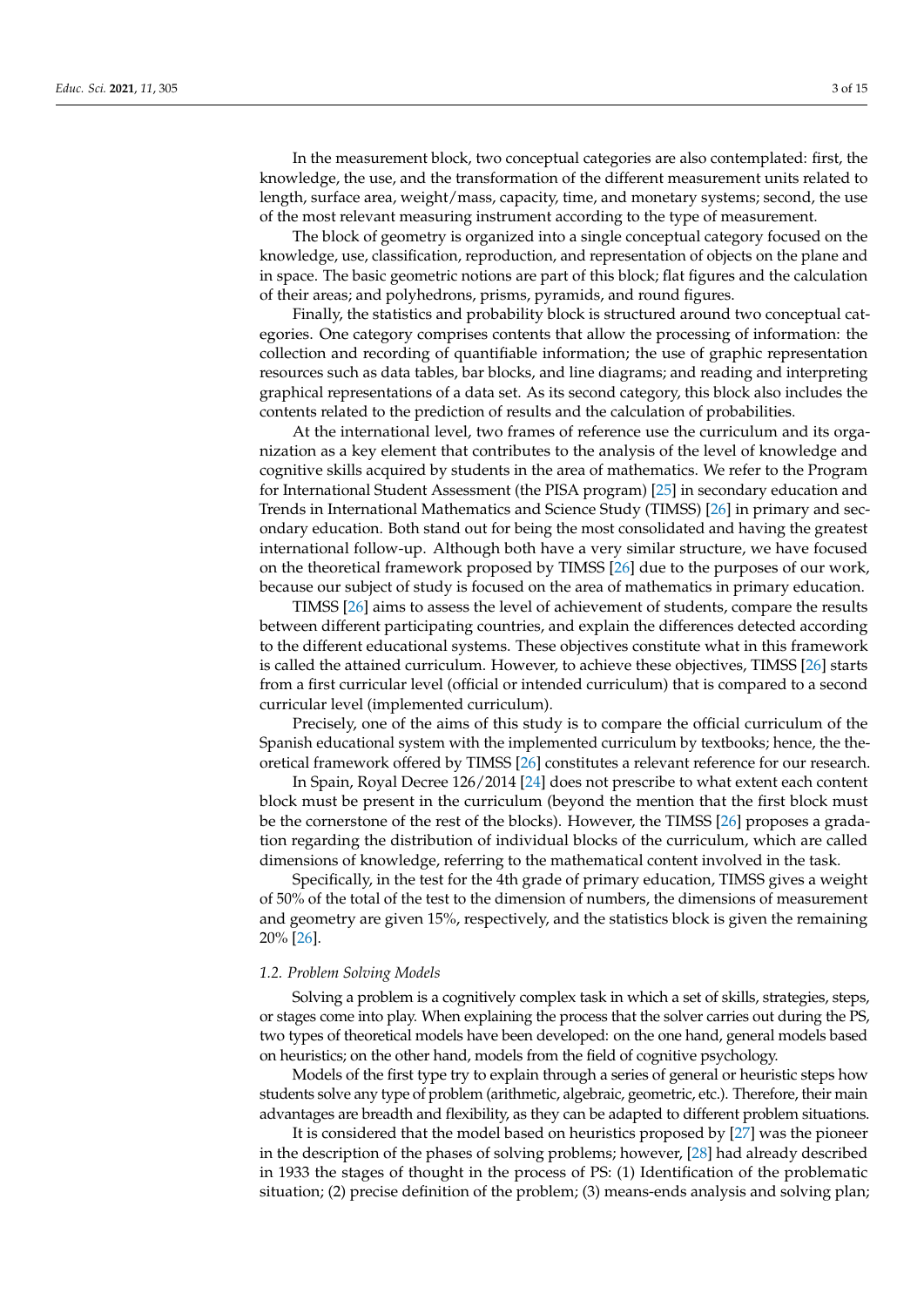(4) execution of the plan; (5) assumption of consequences; and (6) valuation of the solution, supervision, generalization.

According to [\[29\]](#page-13-3), the stages proposed by [\[28\]](#page-13-2) are a "prelude" or precedent to those proposed by [\[27\]](#page-13-1) in 1945, "an action guide" so that the teacher could help the students in the PS process effectively: (1) Understand the problem; (2) design a plan; (3) execute the plan; and (4) verify the solution obtained. In any case, Pólya's model [\[27\]](#page-13-1) was a reference for the later development of heuristic models in which different phases are proposed to solve problems: a first phase of analysis and understanding of the information provided in the problem statement; a second planning phase aimed at finding the right strategy, that is, an action plan; a third phase that is more automatic and closely linked to the previous one, in which the plan is executed by applying the corresponding algorithm; and a fourth, final phase of verification-reflection of the process followed and the meaning of the result obtained.

Another model based on heuristics was the one proposed by [\[30](#page-13-4)[,31\]](#page-13-5), who established four phases, just as [\[27\]](#page-13-1), to (1) analyze and understand the problem; (2) design and plan the solution; (3) explore solutions; and (4) verify the solution. The main novelty of this model in comparison with the previous one was the consideration of other dimensions, apart from the heuristics, that are necessary to solve a problem, such as the prior knowledge of the solver, a control that allows the efficient use of available resources, and the belief system that students have about mathematics.

As we stated previously, the advantage of models based on heuristics is that they can be applied to any type of mathematical problem. However, their main limitation is that they make very generic descriptions of the steps that form the PS process. Thus, for example, in the first phase of the model proposed by [\[27\]](#page-13-1) (to understand the problem), which type of understanding is necessary? Is it necessary to have a conceptual or mathematical comprehension, or a textual comprehension? It must be remembered that verbal arithmetic problems of additive structure, which we will refer to in this article as "word problems", have double character: mathematical and textual. In this sense, a mathematical equation with numerical data that must be solved by applying one or more mathematical operations underlies every problem, hence the mathematical nature of the problem. For instance, "Alberto had 54 euros. He got 57 euros more. He has spent a few euros and in the end, he has 13 euros left over. How much money has Alberto spent?" (54 + 57  $- X = 13$ ). That said, if the solving of the problem ends up with the execution of one or more algorithms that result in a numerical answer, the first step should be a comprehensive reading of its statement. Hence, different authors consider word problems as short texts, verbal or textual descriptions, authentic discursive entities, specific textual genres or textual units [\[32–](#page-13-6)[37\]](#page-13-7). In short, against the vagueness (generality) of heuristic models, cognitive models, which are much more specific, do not limit themselves to general descriptions of the PS process, but rather delve into the mental processes involved in the task of solving a problem. Therefore, for these models, solving the problem in the previous example or any other word problem goes beyond mathematical knowledge. A deep comprehension of the problem involves understanding the problem as a mathematical structure and as a text. So much so that for the solving, "it is necessary to build a bridge: a link between the semantics of the language of mathematics and the semantics of natural language is required" [\[33\]](#page-13-8) (p. 112). That is, if the students do not understand the problem as a textual statement, they will not be able to extract the underlying mathematical essence.

On another note, the different cognitive models also propose a set of stages or steps to solve problems. All of them agree on the idea that solving a problem is a complex task in which it is necessary to activate sophisticated strategies to understand the statement of the problem. This is the common thread of all cognitive models, even though these models differ from each other depending on the emphasis that each places on one or another aspect of the solving process. One of the most relevant models, which belongs to the latest generation of cognitive models, is the one proposed by [\[38\]](#page-13-9). In the model of these authors, the emphasis is on the importance of both quantitative (mathematical) and qualitative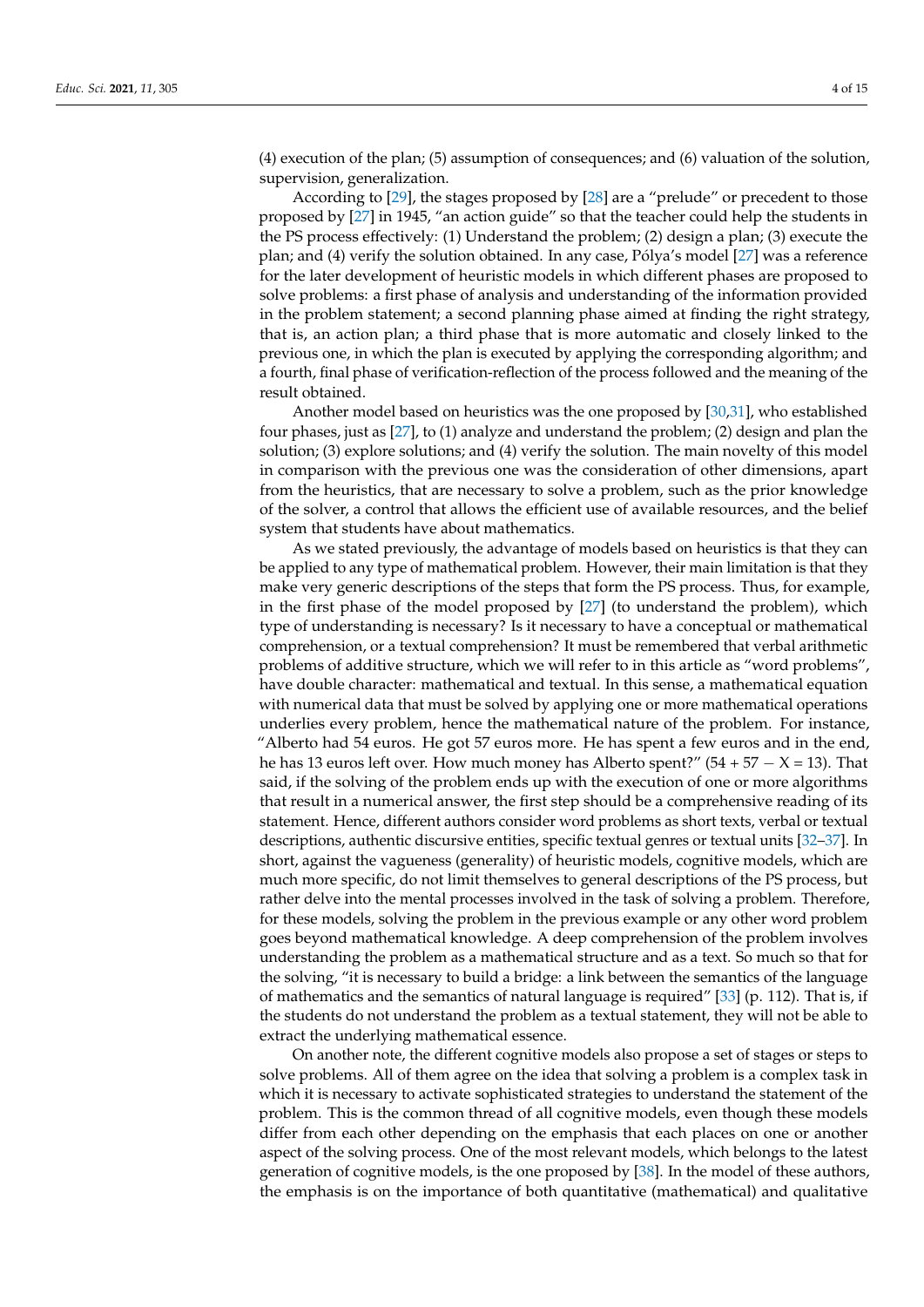(situational) understanding to solve word problems. Thus, solving the problem requires a numerical answer, but also a realistic answer that the solver acquires by reasoning about the context of the problem and based on the previous knowledge. Therefore, to solve the following problem: "A man needs a rope that is long enough to stretch between two poles that are separated 12 m from each other, but he only has 1.5 m lengths of rope. How many pieces will he need to bind in order to spread the rope between the two poles?" mathematical knowledge (division algorithm) is not enough, because it must be taken into account that, when knotting the rope between the posts, a few centimeters of length are lost. Therefore, it is necessary to apply a reasoning that goes beyond the strictly mathematical (situational context), because if we base the solving of this problem exclusively on an arithmetic procedure, it will lead us to an answer that, being correct from a mathematical point of view, will be meaningless.

Because not all problems involve the same level of difficulty, in the cognitive model of [\[38\]](#page-13-9), two modes of solving are distinguished: the superficial mode and the genuine mode, whose main difference lies in the promotion, or not, of reasoning. Solving a problem using the superficial mode can be carried out in three steps: (1) selection of numerical data of the problem; (2) execution of the corresponding operation; and (3) expression of the result. For example, in the problem: "Andrés has 36 candies and Daniel has 24. How many less candies does Daniel have than Andrés?" even though it is possible to reason, the problem can be solved in three steps: (a) select the data from the statement without the need to understand it (36 and 24); (b) deduce the operation using a superficial strategy, specifically, the "keyword" strategy [\[39–](#page-13-10)[41\]](#page-13-11), also called the direct or literal translation strategy [\[42\]](#page-13-12), which consists of selecting the data of the problem, "holding onto the numbers", according to the expression of [\[43\]](#page-13-13), and operating with them taking as reference the linguistic terms of the statement (in the example problem: less than = subtract); and (c) report the result without checking if it is plausible from a mathematical or situational point of view. The superficial solving mode allows the solving of the easiest word problems, that is, the so-called consistent problems in the terminology of [\[44\]](#page-13-14), in which there is a consistency or coherence between the superficial structure of the problem and the algorithm that must be applied. In this way, terms such as "win", "collect", "more", etc. imply a sum, while other terms such as "lose", "reduce", "less", etc. involve a subtraction. According to these authors, the following word problems are consistent: problems of combination 1; change 1, 2, and 4; comparison and equalization 2, 3, and 4.

Conversely, mathematically difficult or inconsistent problems require a schematic knowledge of the part–whole structure that organizes the relationships between quantities. For example, in the problem "Andrés has 29 candies and his brother Daniel has 44, how many candies does Daniel have more than Andrés?", the use of the "keyword" strategy would lead the solver to a wrong answer. Therefore, to solve this problem, the student needs more advanced mathematical knowledge; in this case, it is necessary to reason that, if Daniel has more candies than his brother Andrés, to know how many more he has (the difference), it is necessary to subtract, although in the surface structure of the problem statement appears the expression "more ... than". According to the dichotomous classification established by [\[44\]](#page-13-14), inconsistent problems are those in which there is no coherence between the surface structure of the problem and the algorithm necessary for its solving: combination problems 2; change 3, 5, and 6; comparison and equalization 1, 5, and 6.

Moreover, a second factor that determines the difficulty of word problems is the location of the unknown; so that the problem will be more difficult, the further to the left the unknown is located. For instance, change problems have a maximum difficulty when the unknown is the initial set; the difficulty is less when the unknown appears in the change set; and even less when the unknown refers to the final set [\[45\]](#page-13-15).

Finally, without diminishing the importance of the previous classifications, it should be clarified that the difficulty of a problem cannot be considered in absolute terms, because the perceived difficulty of a problem also depends frequently on the knowledge and experiences of individuals [\[46–](#page-13-16)[48\]](#page-13-17). In this sense, [\[49\]](#page-13-18) proposed in 1985 the concept of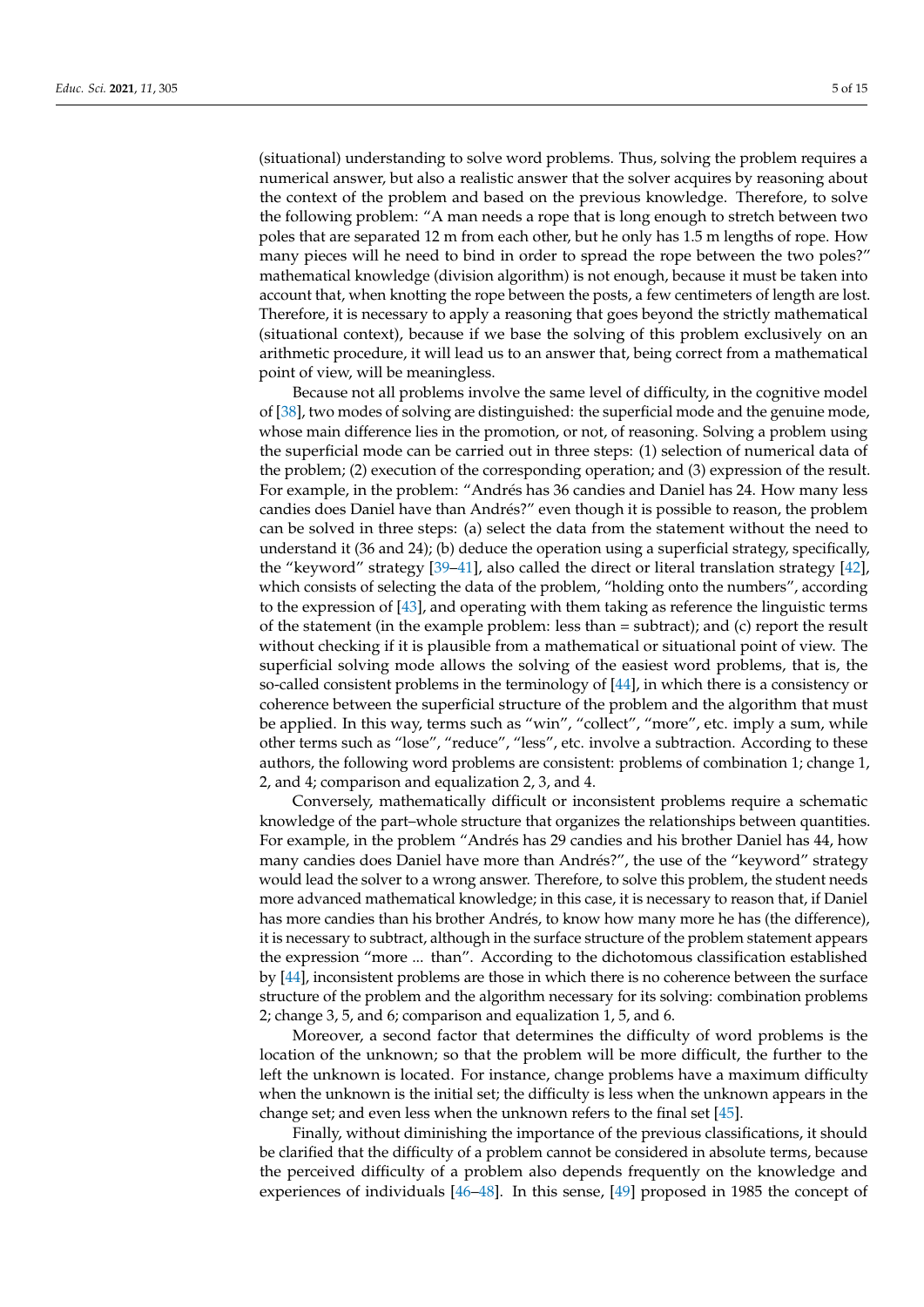threshold of problematicity, which will be different for each person. In this regard, [\[50\]](#page-13-19) also stated that the existence of difficulties is not only an intrinsic characteristic of the problem, because the ease or difficulty in solving also depends on the prior knowledge of the solver. The author of [\[50\]](#page-13-19) places the problem threshold according to the subject who faces the problem; if he masters all the necessary concepts and procedures, he will be in front of an exercise, while if he does not know them, he will have a problem.

In short, solving problems is a fundamental tool typical of advanced societies that all citizens must master in adulthood and that is mainly developed in school. Considering that the teaching guides that complement the textbooks contain the assessment tests of the students, an analysis of these curricular materials will allow us to know the publishers' treatment of PS. Therefore, given the relevance of these materials as documents that include the students' assessment tests already prepared, the main contribution of this study is to analyze the treatment of the word problem solving process in the assessment tests of the mathematics area of primary education, published in the teaching guides of six of the main publishing houses in Spain. Specifically, two objectives are proposed:

- 1. To analyze which content blocks are given priority in the assessment tests of the mathematics didactic guides.
- 2. To test to what extent these tests assess the different steps of the PS process, including reasoning as a key step, and what type of solving modes they propose to assess this process (superficial mode or genuine mode).

## **2. Materials and Methods**

## *2.1. Sample*

The study was carried out with the mathematics teaching guides of six Spanish publishers (Santillana, Anaya, S.M, Vicens Vives, Edebé, and Edelvives) published between the years 2014–2015 when a modification of the national education law came into effect [\[51\]](#page-13-20). The analysis focused on the assessment tests that each publisher proposes to assess the mathematical learning of the students at the beginning and at the end of the six school years of primary education (that is, two tests each year). In addition, the Santillana publisher includes for each grade a complementary final assessment test for an advanced level. Therefore, the final number of tests analyzed was 78. The total of items included in these assessment tests was 1616. Likewise, the different items of the set of assessment tests were analyzed globally, without specifying the educational level of each, as our aim was to study the treatment of the contents and mathematical processes in the whole stage of primary education.

## *2.2. Procedure*

First, the different items of the assessment tests were classified taking as a reference the assessable learning standards of the five content blocks of the mathematics area, published in Royal Decree 126/2014 [\[24\]](#page-12-20). The learning standards arise from the assessment criteria, and these in turn from the contents established by the official curriculum [\[51\]](#page-13-20):

- (a) Block 1. Processes, methods and attitudes in mathematics (e.g., "On the volleyball team there are 5 girls with brown hair, 3 blonde girls and 1 redhead girl. How many girls are there on the volleyball team? Draw, order the steps you have to follow to solve the problem and solve it. Then, explain orally how you did it" (Edelvives. Didactic Guide, 1st grade).
- (b) Block 2. Numbers (e.g., "Multiply in two different ways and compare the results (Data: 6, 8 and 9). What property have you applied?" (Anaya. Didactic Guide, 4th grade).
- (c) Block 3. Measurement (e.g., "Indicate which of the following numbers correspond to 2 h 6 min: (a) 136 min; (b) 7560 s; (c) 120 min 360 s; (d) 126 min" (H.M. Didactic Guide, 5th grade).
- (d) Block 4. Geometry (e.g., "Identify every regular polyhedron. Indicate how many sides it has: tetrahedron, dodecahedron, and icosahedron" (Santillana. Didactic Guide, 6th grade).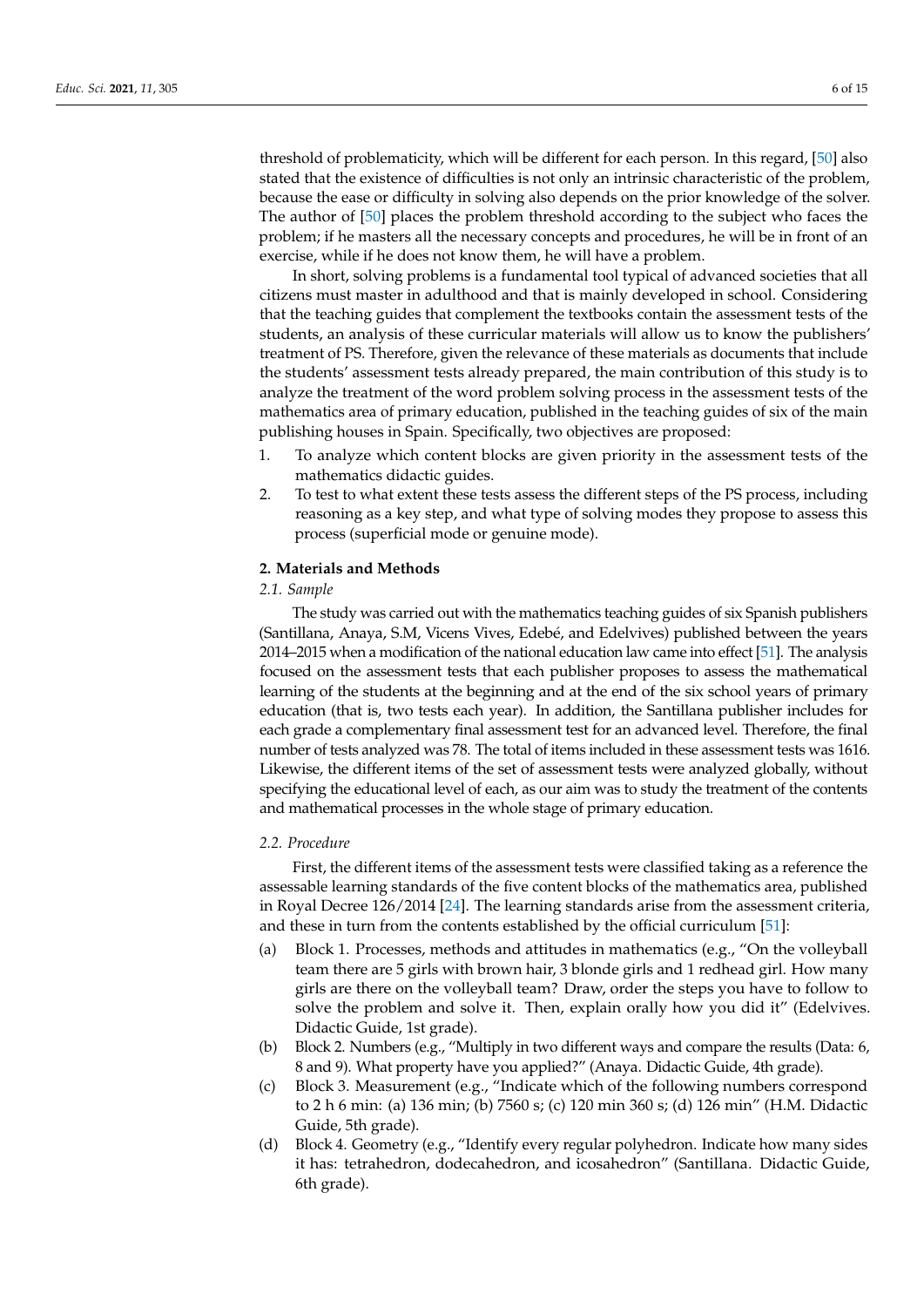(e) Block 5. Statistics and probability (e.g., "You flip two coins. Write possible, impossible or certain: (a) two heads come up; (b) there are three tails; (c) no side comes out; (d) only heads and tails come out. Is there an event more likely than the others are? Which one?" (Edebé. Didactic Guide, 4th grade).

Second, from the items in block 1 (processes, methods, and attitudes in mathematics), the different steps that constitute the problem-solving process were codified. To code this variable, only the items referring to additive structure word problems were taken into account, in whose statement the student was explicitly asked to determine a step corresponding to the solving process, because our interest was focused on verifying to what extent the publishers consider the PS process as an evaluable process. However, the problems that asked the student directly for the result, that is, those problems whose objective was not to assess the different steps of the PS process, were not coded in this content block. These problems were coded in the blocks corresponding to numbering, measurements, geometry, and statistics and probability. Examples:

- Block of numbers (arithmetic). "Solve: Daniela bought for her birthday 8 bags with 15 balloons each one. For the party they inflated 48 balloons. How many balloons did she have left? "(Santillana, Didactic Guide, 4th year).
- Block of measurement (temperature measurements): "Solve: In the town of Luis the temperature was −9 ◦C at 5 am. Until 11 am, it went up 12 degrees; from 11 am to 4 pm it dropped 6 degrees; and from 4 pm to 10 pm it went up 3 degrees. What was the temperature at 11 am, 4 pm, and 10 pm? (Santillana, Didactic Guide, 6th year).
- Block of geometry: "Solve: Lucía has bought 12 cm diameter circular coasters, and the glasses she has at home are cylinders with a base radius of 0.5 dm. Will the coasters fit her glasses? (H.M, Didactic Guide, 6th year?)
- Block of statistics and probability: "Solve: You throw two coins in the air. Write possible, impossible or certain: (a) two faces come out; (b) there are three crosses; (c) no face comes out; (d) only heads and tails come out. Is there an event more likely than the others are? Which one? (Edebé, Teaching Guide, 4th year).

There were also problems in which it was requested to determine several steps (see Table [1](#page-7-0) for the problem corresponding to the example in step 6). In these cases, the problems were coded in as many steps as required in the statement. In the example cited, the problem was coded in the category corresponding to operations (step 4) and verification (step 6).

The coding system was based on the proposal of [\[52\]](#page-13-21), who conducted an analysis of the ways of solving the problems proposed by the textbooks of the publishers Santillana, Anaya, and SM based on the resolution model of [\[38\]](#page-13-9).

According to this proposal, seven categories were established, which correspond to the seven steps that make up the solving process (see Table [1\)](#page-7-0). Of these seven categories, the following were considered typical of the superficial solving mode: data, strategies, choice of operations, expression and verification of the result, and invent. For instance, the problem "Manuel's basketball team has made 37 baskets and Pablo's has made 43 baskets. How many baskets does Pablo's team have more than Manuel's does? Read the statement carefully, identify the question and calculate the solution" (Editorial Edelvives), was coded within the superficial mode with three steps: data (read the statement carefully); strategies (identify the question); and operations (calculate the solution).

On the other hand, all combinations of the previous steps that included the reasoning step were considered genuine. For example, the problem "Solve the following problem and explain how you did it: Sandra and Jorge have hung 45 balloons for their little brother's birthday party. If Sandra has hung 25 balloons, how many balloons has Jorge hung?" (Edelvives publisher), was codified within the genuine mode, because the request consists of explaining the entire solving process, including the reasoning, obviously. A similar example is the following: "Last year there were 92 boys and 83 girls at Atlas School. This year there are 210 students, of which 97 are boys. How many more girls are there this year than last year? Show how you did it" (Item of the TIMSS assessment test, 2007, 4th grade. Cognitive domain: reasoning).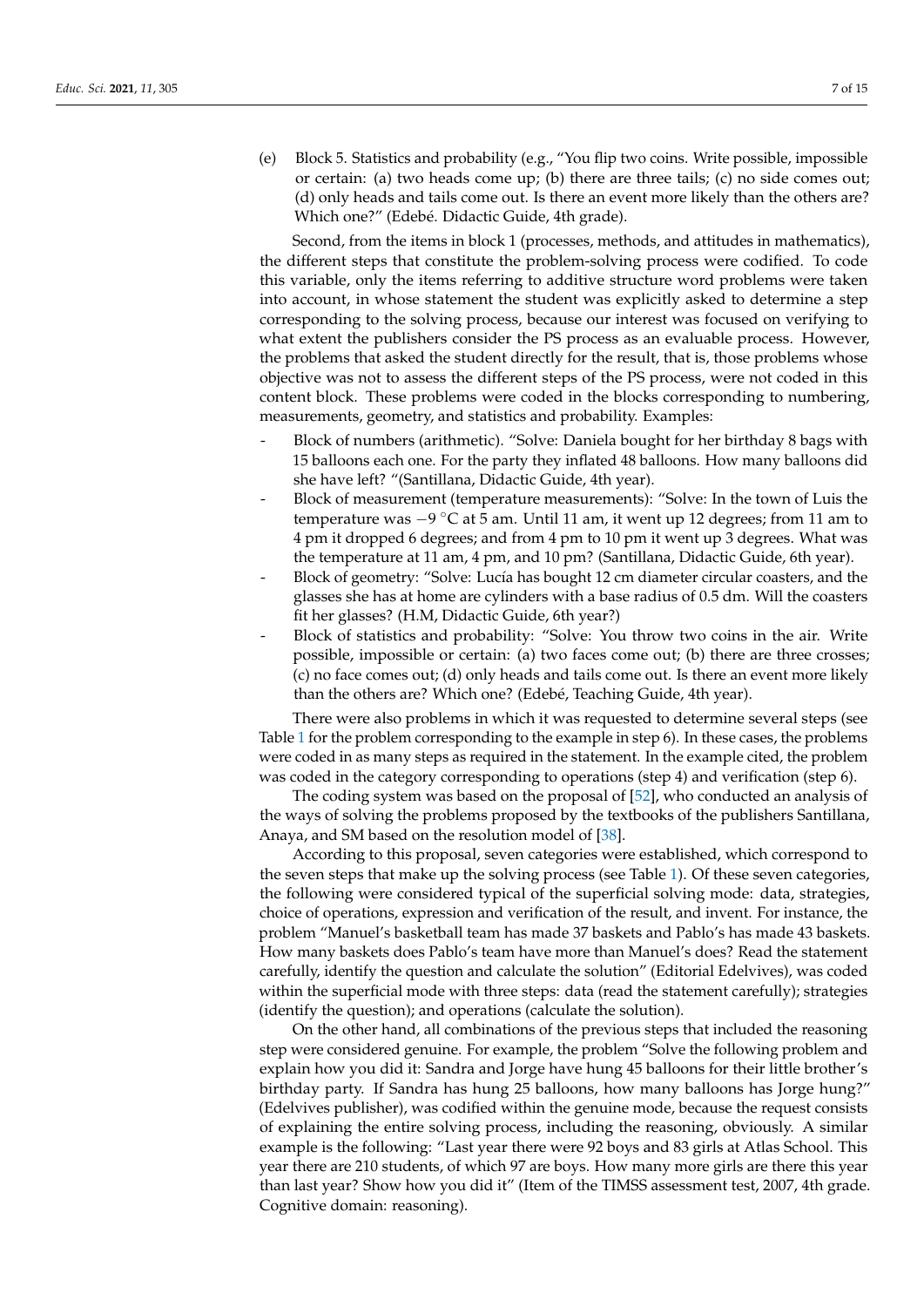#### **Table 1.** Steps in the PS process.

<span id="page-7-0"></span>

| <b>Steps</b> | Categories                                                                                                                                                                                                                                                                    | Examples                                                                                                                                                                                                                                                                                                                                                                                                       |
|--------------|-------------------------------------------------------------------------------------------------------------------------------------------------------------------------------------------------------------------------------------------------------------------------------|----------------------------------------------------------------------------------------------------------------------------------------------------------------------------------------------------------------------------------------------------------------------------------------------------------------------------------------------------------------------------------------------------------------|
| Step 1       | DATA. To manage problem data: extracting relevant<br>data, omitting irrelevant data, and organizing a<br>statement that appears out of order, to extract or to<br>complete data from the problem statement.                                                                   | Marcos is making a collection that has 25 stickers. If<br>it has 12 stickers, how many stickers does he need to<br>complete the collection? Read the statement<br>carefully (step 1) and calculate the solution (step 4).                                                                                                                                                                                      |
| Step 2       | REASONING. To understand the situation described<br>in the problem: first, in a qualitative way (characters,<br>actions, intentions, etc.) and second, in a quantitative<br>way, establishing the necessary mathematical<br>relationships with the quantities of the problem. | Solve the problem by following all the steps learned<br>(all steps, except invent). Marina inherited a<br>collection of stamps from her grandfather. She has<br>two boxes full of stamps from around the world.<br>There are 11,575 stamps in one box and 12,350 in the<br>other one. Marina bought 5 albums with a capacity<br>of 5000 stamps each. Will she be able to put the<br>entire collection in them? |
| Step 3       | STRATEGIES. To apply strategies that will help to<br>solve the problem: underlining the question, using a<br>drawing or an outline, determining the number of<br>operations necessary to solve the problem, etc.                                                              | Underline the question in the following problem<br>(step 3) and solve it later (step 4). Marcos is making a<br>collection that has 25 stickers. If it has 12 stickers.<br>How many stickers does he need to complete the<br>collection? It is missing _____ stickers.                                                                                                                                          |
| Step 4       | OPERATIONS. To select the operation or operations<br>necessary to solve the problem.                                                                                                                                                                                          | Carla has bought 11 pieces of mint gum, 13 pieces of<br>strawberry gum, and 9 pieces melon gum. Estimate<br>how many pieces of gum Carla has bought in total<br>(step 3). Calculate how many pieces of gum she has<br>bought in total (step 4).                                                                                                                                                                |
| Step 5       | RESULT. Expression of the result.                                                                                                                                                                                                                                             | Underline the most approximated solution (step 5)<br>and check it (step 6). In 1st grade, there are 12 boys<br>and 13 girls. How many students are there in 1st<br>grade? More than 20. Less than 2.                                                                                                                                                                                                           |
| Step 6       | VERIFICATION. To check that the result is coherent<br>from a mathematical and situational point of view.                                                                                                                                                                      | Solve (step 4) and check the result (step 6). Every<br>year Juan's school stages a play to raise funds. Last<br>year 897 people attended the play and this year the<br>audience will be double. The theater has capacity for<br>1898 spectators. Will everyone be able to<br>enter this year?                                                                                                                  |
| Step 7       | INVENT. Posing a new problem totally or partially.                                                                                                                                                                                                                            | Complete the problem with the question (step 7). In<br>a hotel, they expect to host 560 tourists today. There<br>are already 325 settled since yesterday and 136 have<br>arrived this morning. The rest will arrive<br>in the afternoon.                                                                                                                                                                       |

Source: Own elaboration based on [\[52\]](#page-13-21).

## *2.3. Reliability of the Analysis by Content Blocks and by Steps of the PS Process*

To ensure the coding process, an inter-judge reliability procedure was carried out. First, one of the authors of the study encoded the 1616 items included in the 78 tests analyzed, classifying each item in the corresponding content box. Second, another author carried out independently the coding of 162 items (10% of the total), randomly selected from the set of items included in the unit of analysis and the degree of concordance between both analyses. Reliability, measured with Cohen's Kappa index, was *k* = 0.95. The qualitative interpretation of this index was almost perfect, according to the range of agreement proposed by [\[53\]](#page-13-22).

Afterwards, four researchers who are Doctors of Education or Educational Psychology codified, independently, 40 items that were selected randomly. Two of the experts were university professors from the field of pedagogy, and the other two were from the field of educational psychology. They were given concise instructions on how to code the items,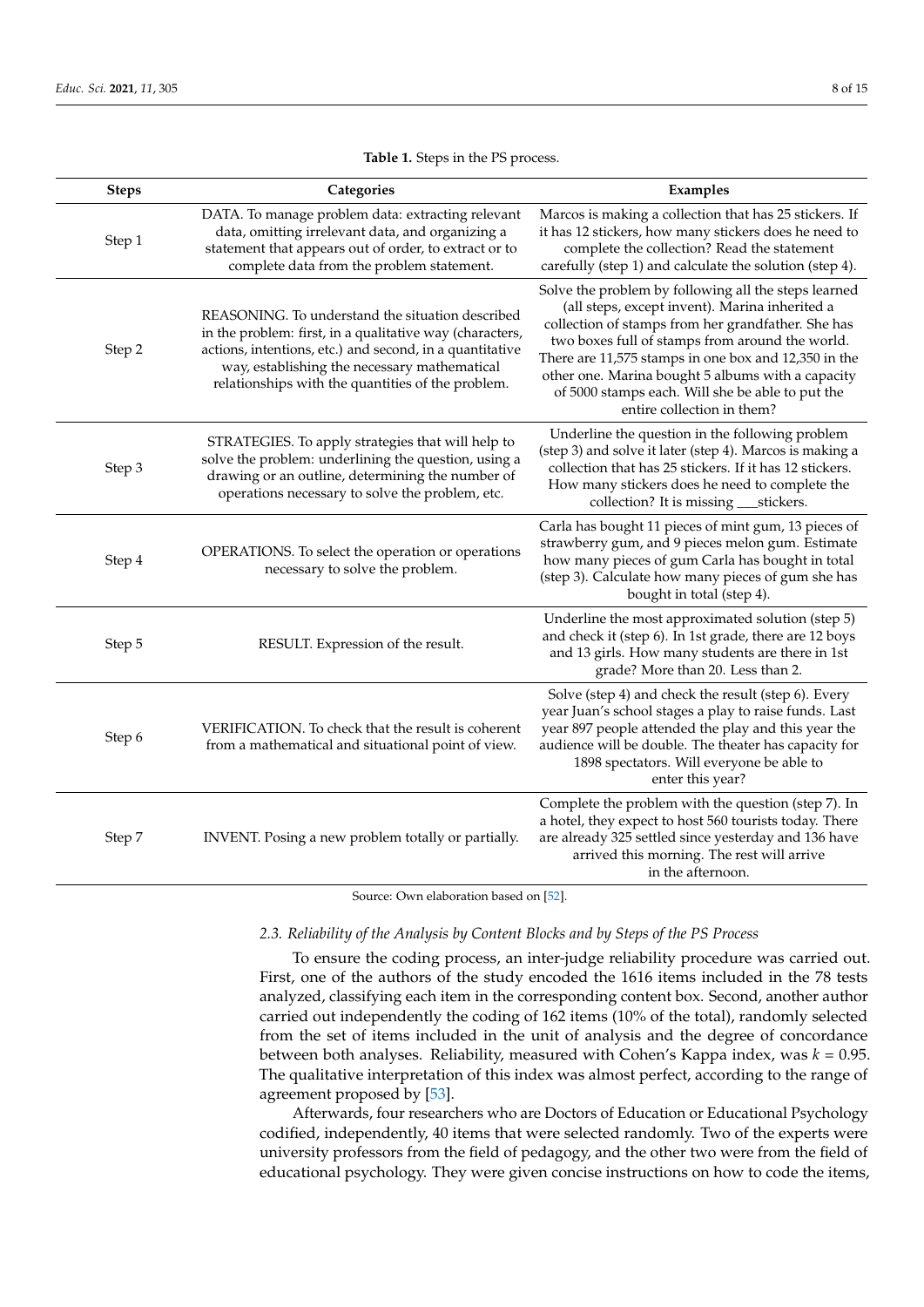but to avoid influencing their work with the possible appearance of biases, the sources from which the items came or the specific objectives of the study were not specified.

The same procedure as in the previous case was followed to calculate Cohen's Kappa index as indicative of the reliability of the four judges. The results showed an agreement index of  $k = 0.90$ , also almost perfect according to the indications of [\[53\]](#page-13-22).

Subsequently, to ensure that the procedure for coding the steps of the PS process also had sufficient guarantees of reliability, the two authors independently analyzed the 22 items assigned to the first block of contents (processes, methods, and attitudes in mathematics), specifying the solving steps required in the statement of each problem. Again, Cohen's Kappa index was calculated to verify that the classification was coincident. The result of the reliability between both codifications was  $k = 0.92$ , also corresponding to the almost perfect level [\[53\]](#page-13-22).

#### **3. Results**

#### *3.1. Distribution of Items by Content Blocks*

The results of the distribution of the 1616 items analyzed in the five content blocks included in the official curriculum are shown in Table [2.](#page-8-0)

<span id="page-8-0"></span>

|  |  |  |  |  | <b>Table 2.</b> Results of the frequency and variability of the items by content blocks. |  |  |  |
|--|--|--|--|--|------------------------------------------------------------------------------------------|--|--|--|
|--|--|--|--|--|------------------------------------------------------------------------------------------|--|--|--|

| Publishers          | <b>Block 1</b> | Block 2       | Block 3       | Block 4      | Block 5      |
|---------------------|----------------|---------------|---------------|--------------|--------------|
| Santillana          |                | 197 (62.5%)   | $50(15.9\%)$  | 60(19%)      | $8(2.5\%)$   |
| Anaya               |                | 88 (63.3%)    | 24 (17.3%)    | $22(15.8\%)$ | $5(3.6\%)$   |
| S.M                 |                | 55 $(62.5\%)$ | $9(10.2\%)$   | 22(25%)      | $2(2.3\%)$   |
| <b>Vicens Vives</b> |                | 150 (48.2%)   | 53 (17%)      | 72 (23.2%)   | $36(11.6\%)$ |
| Edebé               |                | 86 (50.9%)    | 27(16%)       | $39(23.1\%)$ | $17(10.1\%)$ |
| Edelvives           | $22(3.8\%)$    | 248 (43.1%)   | $105(18.2\%)$ | 152 (26.4%)  | 49 $(8.5\%)$ |
| Total               | $22(1.3\%)$    | 842 (52.1%)   | $268(16.6\%)$ | 367(22.7%)   | $117(7.2\%)$ |

B. 1. Processes, methods, and attitudes in mathematics; B. 2. Numbers; B. 3. Measure; B. 4. Geometry; B. 5. Statistics and probability.

The content block that is given the greatest importance in assessment tests is numbers; 52.1% of the items in the tests analyzed are dedicated to assess this type of content. This block is followed by the contents of geometry (22.7%), measurements (16.6%), and the contents of statistics and probability with much lower frequency (7.2%). The first block of contents, referring to the processes, methods, and attitudes in mathematics (block in which the different steps of the PS process are included), was only assessed by one of the six publishers included in the present study (Edelvives), with 22 items, which represents only 1.3% of the total items analyzed. However, it is necessary to clarify that the rest of the publishers included PS tasks (codified in the blocks of numbers, measurements, geometry, and statistics and probability), but not with the aim of assessing the different steps of the solving process, because they were problematic situations in which the students were asked only for the solving and the result. Specifically, Santillana was the publisher with the highest number of problems included in its assessment tests (33.60%). The publishers S.M (25%), Vicens-Vives (23%), and Edebé (20%) followed Santillana with very close percentages. Finally, the publishers with a lower proportion of problems were Anaya (14.38%) and Edelvives (12.60%).

Regarding the analysis by publishers, there were hardly any differences regarding the distribution of the items. The assessment tests included in the teaching guides of all the publishers analyzed prioritized the number block, followed by the blocks of geometry, measurements, and statistics and probability.

## *3.2. Distribution of Items by Solving Mode*

After categorizing all the items included in the 78 tests analyzed, a more exhaustive analysis of the 22 items referring to the PS process only (the items included in content block 1) was carried out.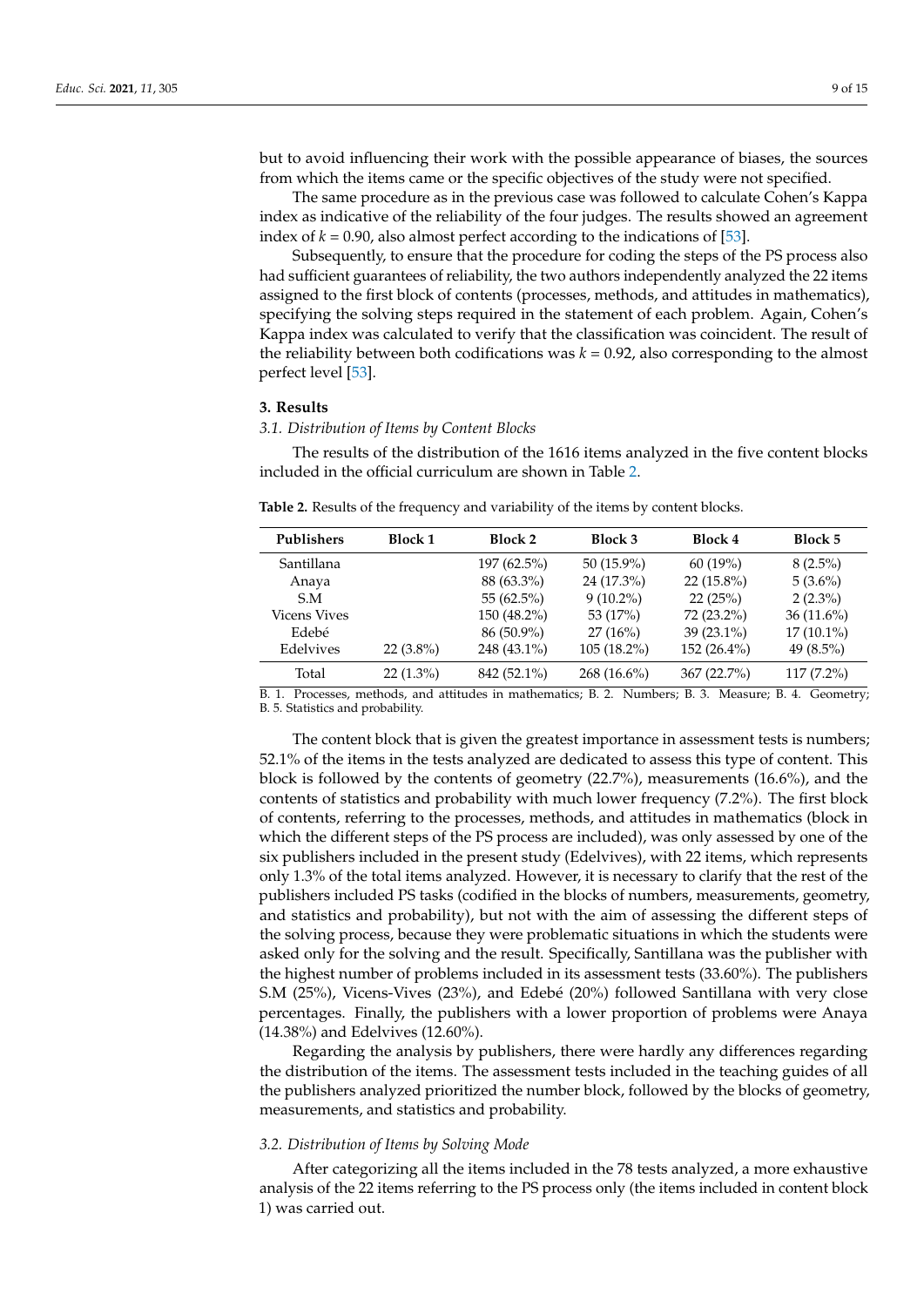Twelve of the 22 items (54.5%) could be classified into the genuine PS mode (the reasoning or combination of this step with the others was included); and the remaining 10 items (45.5%) corresponded to the superficial mode of PS (reasoning was not included as a strategy to reach the solution).

From these 22 items, 77 steps corresponding to the PS process were identified. The analysis of the data indicated that only 15.5% of the steps corresponded to the reasoning category, while 84.5% of the steps belonged to the different categories of the superficial mode with the following frequency: operations (20.7%); strategies (19.4%); check (18.1%); result (13%), and data (11.6%). Regarding the combination of steps, in the genuine mode the reasoning was included seven times as the only step and five times combined with different categories.

### **4. Discussion**

The aims of this study were to analyze which content blocks are given priority in the assessment tests of the mathematics didactic guides; and to analyze how these guides assess the different steps of the PS process.

The results of the distribution of the items by content blocks have shown that the first block of content, referring to mathematical processes, methods, and attitudes, does not seem to be a priority learning objective in the Spanish publishing scene. This is not a very positive finding, considering that previous research has concluded that students' attitudes toward mathematics [\[54\]](#page-13-23), which are addressed in block 1, and more specifically toward the PS process [\[55\]](#page-13-24), are closely related to their mathematical performance. In fact, the authors of [\[55\]](#page-13-24) suggest teaching the students strategies to develop positive attitudes toward PS as a pathway to decrease their mathematical anxiety and to increase their mathematical achievement.

The rest of the content blocks are contemplated in the assessment tests in a disparate way, in some cases according to what is established in the theoretical framework of the TIMSS [\[26\]](#page-13-0) assessment tests, but in other cases in a notably different way than the one proposed by these tests.

Thus, the block of numbers is assessed with the 52.1% of the total items of the didactic guides and the measurement block with the 16.6% of the total, which are placed in the line of 50% and 15% established, respectively, in TIMSS [\[26\]](#page-13-0). The geometry block is overrepresented, because the 22.7% of the items in the assessment tests cover it, and in TIMMS [\[26\]](#page-13-0) just 15% of these items are proposed. The statistics and probability block is underrepresented, because it is assessed in 7.2% of the items, while in TIMMS 20% is proposed [\[26\]](#page-13-0).

Regarding the second objective, which refers to the analysis of the type of PS mode that is proposed in the didactic guides, the most remarkable result is that just one of the six editorials reviewed (Edelvives) included items in the assessment tests that allow teachers to know which PS mode students use: that is, if the student applies a superficial solving strategy that excludes reasoning as a key step, or if on the contrary, the student uses a genuine strategy that involves a deep mathematical and situational understanding of the problem. In addition, the items that this publisher presented to assess the PS process are very scarce; they are not raised in a systematic way throughout all the assessment tests, and the strategies corresponding to the superficial and genuine modes were assessed practically equally.

These items are scarce because, as we have seen, of the totality of items presented by this publisher for the assessment of mathematical competence in primary education (576), only 22 (3.82%) are addressed to the solving process. Likewise, they are unsystematic due to the large number of models that this publisher presents (two, three, and four-step models). Finally, if we take into account all the assessed steps, the most frequent categories are those related to the superficial mode, so the step corresponding to reasoning remains in the background. Therefore, these items are also incomplete.

Furthermore, it is paradoxical that publishers include models for learning PS in their textbooks, although they are mostly superficial and unsystematic, as the research carried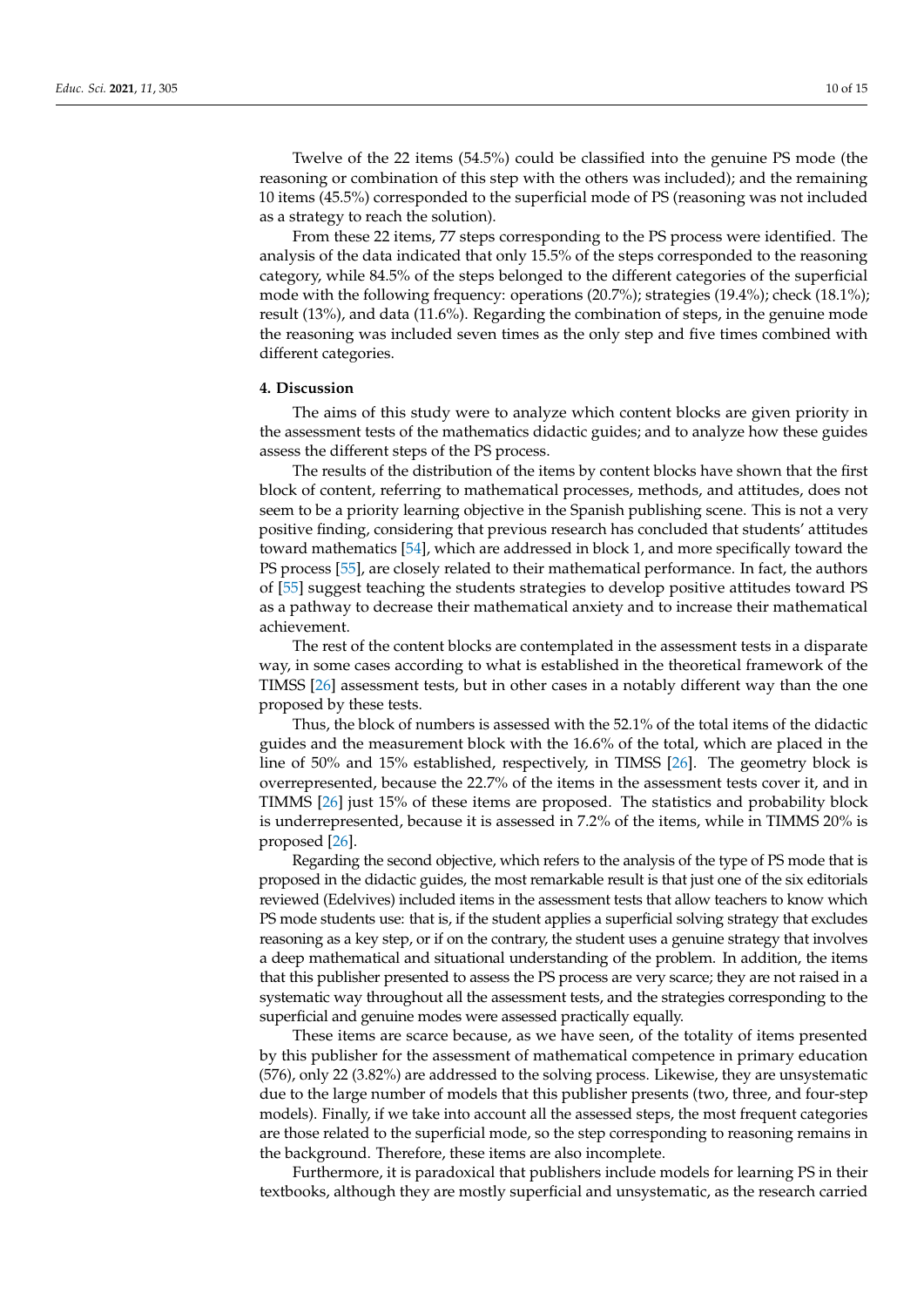out by [\[52\]](#page-13-21) with the publishers Santillana, Anaya, and SM shows, and, however, the assessment of the PS process is not considered in the tests of the didactic guides designed by those same publishers. In this way, if we take into account that assessment is a key curricular element in the teaching–learning process, there should be a connection between the achievements to be achieved and their assessment. It means that the PS process should be reflected in assessment because students consider important those aspects of instruction that teachers regularly emphasize and evaluate [\[56\]](#page-13-25). Indeed, "the assessment system plays a fundamental role because its purposes and methods exert more influence on how and what students learn than any other element of the learning process" [\[57\]](#page-13-26) (p. 2).

A previous study with textbooks from three publishers (Santillana, Anaya, and SM) [\[52\]](#page-13-21) concludes that, in general, the solving model proposed to students is characterized by being superficial and unsystematic. It is superficial because most of the models proposed by these publishers do not propose reasoning as a key step in approaching the PS process, and it is unsystematic due to the large number of different models proposed. According to the authors of the study, these results are consistent with the type of problems included in textbooks. In fact, previous studies carried out in Spain with mathematics textbooks [\[23,](#page-12-19)[58](#page-13-27)[,59\]](#page-13-28) conclude that these curricular materials present problems that are easy and distant from the students' lives, so that reasoning is hardly necessary to solve them. Probably this is one of the reasons that lead students to believe that memorizing formulas, algorithms, and rules is the only method to solve mathematical problems [\[60\]](#page-13-29).

Furthermore, this study agrees with the previous ones that concluded that PS should be properly addressed in teacher training to improve teachers' knowledge about it and to make them aware of its importance in the teaching and learning process of mathematics, because teachers are the ones who select the tasks that will be performed by the students and the materials that will be used [\[61,](#page-14-0)[62\]](#page-14-1).

Although this study is based on the research conducted by [\[52\]](#page-13-21), its purpose is to go one step further, analyzing the PS process in the didactic guides that complement the textbooks, because the tests that assess the math competence of the students appear in these materials. The findings show two fundamental conclusions: the reviewed assessment tests do not distribute their assessment items according to the framework established by TIMSS [\[26\]](#page-13-0); and they do not take into account the need to assess in a reasoned and systematic way the PS process that students carry out.

Based on these conclusions, the usefulness of using pre-prepared tests of this type could be questioned. On the one hand, these tests do not seem to have proven to be effective tools to assess the process that students must follow when they are solving problems in a reasoned way. On the other hand, these tests are instruments that exert a notable influence on the conception of both teachers and students when giving meaning to the PS process [\[56,](#page-13-25)[57\]](#page-13-26), which must be understood as a reflective process of deliberation, and not as a mere calculation exercise where what matters is to arrive mechanically and directly at the solution.

### *4.1. Educational Implications*

We conclude with three educational implications that derive from this study, regarding the role of publishers, teachers, and educational administrations.

First, following [\[47\]](#page-13-30), we would like to comment on two instructional principles that educational research has highlighted: (1) the principle of prolonged commitment, which explains that students must "work on problem tasks on a regular basis, for an extended period of time" [\[47\]](#page-13-30) (p. 272) in order to improve their PS skills, and (2) the task variety principle, which states that students will improve as problem solvers "only if they are given opportunities to solve a variety of types of problem tasks" [\[47\]](#page-13-30) (p. 272). According to these two instructional principles, in our opinion, publishers should include in the design and development of their textbooks problem tasks more frequently and systematically. However, it is not only about increasing the amount of problems (that is, a quantitative change), because a qualitative change is also needed, consisting of increasing the variability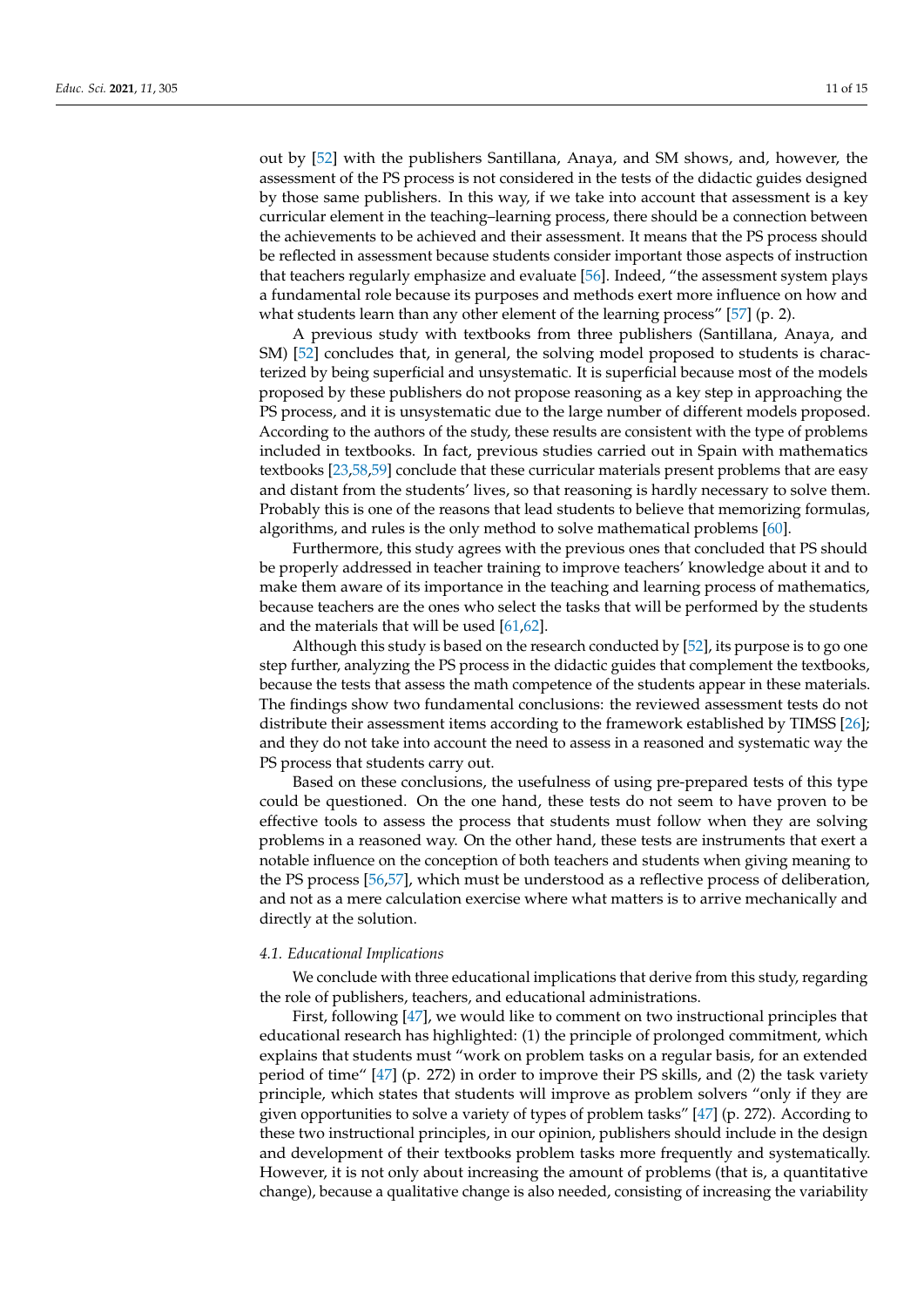of problem situations, which would imply higher levels of challenge. Likewise, publishers should include specific items in their assessment tests that would allow them to assess the process of PS. From our point of view, it is incoherent that textbooks include specific tasks for learning the PS process, but do not include items to assess this process in the assessment tests of their teaching guides.

Second, with regard to teachers, the teaching activity could run between what we could call a "minimum perspective" to another "maximum ideal perspective". On the one hand, from a minimum perspective, the textbook and the didactic guides that complement it could be used by the teacher in a flexible way: that is, to use it as one more among other possible resources, as an aid or as a support to their teaching work, but not as a prescriptive guide to action. On the other hand, from a maximum perspective, the teacher's activity would focus on the elaboration of his own curricular proposals. Now, this second perspective, which would suppose a real change, contrasts with the educational reality: the long and much consolidated tradition of school textbooks. In our opinion, this change could only take place if teachers were aware of the need for it and if they had the necessary knowledge to carry it out: knowledge of mathematics, but also didactic knowledge of mathematics.

Finally, educational policies, beyond the free provision of textbooks, which, as we have pointed out, naturalize the presence of the textbook in school, should be directed both toward quality teacher training (initial and continuous) as well as to the promotion of innovative curricular projects.

#### *4.2. Limitations and Future Lines of Research*

In this study, we have analyzed the different items proposed by six publishers to assess the mathematical competence of students, through the different content blocks proposed by the current educational legislation in Spain [\[24\]](#page-12-20). This analysis has allowed us to determine the relationship between the publishers' proposal and the content dimensions established in the TIMSS theoretical framework [\[26\]](#page-13-0). However, this analysis could be extended by also determining the correspondence between the items presented by the publishers and the three cognitive dimensions of TIMSS (knowledge, application, and reasoning), which imply an order of increasing complexity [\[26\]](#page-13-0).

Moreover, we consider that it would be interesting to complete the results obtained in this study by analyzing in primary education mathematics classrooms the distribution of hours that teachers dedicate to each of the content blocks, with special attention to the hours they dedicate to teach PS processes. This would allow knowing valuable information about what content teachers prioritize, which ones generate more difficulties among students, and what correlation exists between the hours spent on content blocks and the weight these blocks have in the assessment tests.

Another future line of research could be the analysis not only of the content of mathematical problems in primary education, but also the way in which these problems are displayed. It could cover the study of the elements that accompany the textual statement of the problem, such as the pictures, or even the videos in the case of digital textbooks. In this sense, publishers offer teachers the opportunity to present the contents in a more dynamic and flexible way to the students through digital textbooks.

Finally, given that Edelvives has been the only publisher that has included specific items to assess the PS process in the teaching guide tests, it would be interesting to carry out an additional study on the treatment of PS in textbooks of this publisher. Previous studies on the analysis of word problems in the textbooks of Spain have mainly analyzed the publishers Santillana, Anaya, and S.M. At the moment there are no studies from other publishers that are also widely distributed, such as Edelvives, Vicens-Vives, or Edebé.

**Author Contributions:** Conceptualization, J.T.-I. and R.T.-M.; methodology, J.T.-I. and R.T.-M.; investigation, J.T.-I.; data curation, J.T.-I.; writing—original draft preparation, J.T.-I. and I.L.-P.; writing—review and editing, J.T.-I., R.T.-M., and I.L.-P. All authors have read and agreed to the published version of the manuscript.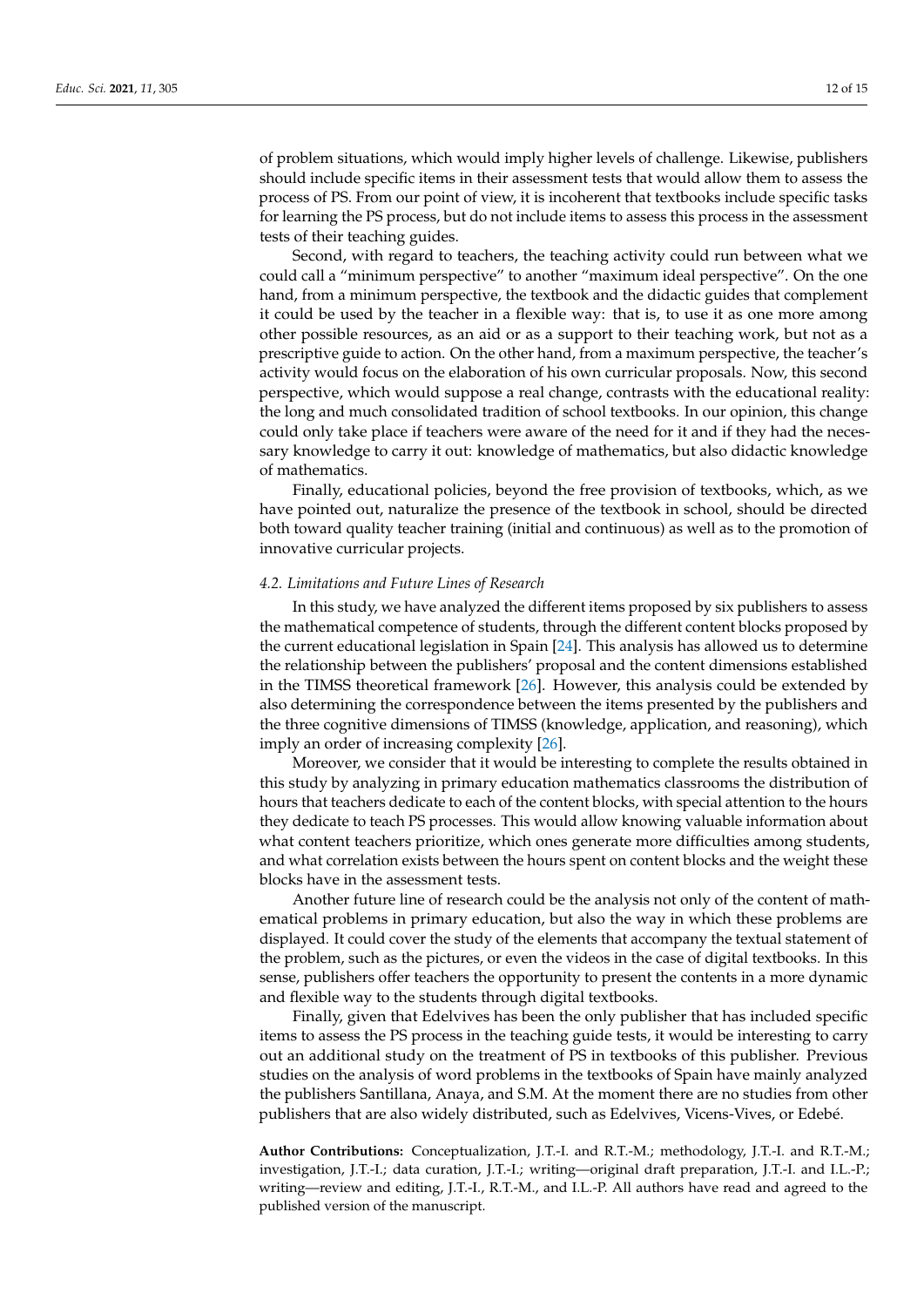**Funding:** This research received no external funding.

**Institutional Review Board Statement:** Not applicable.

**Informed Consent Statement:** Not applicable.

**Data Availability Statement:** The data presented in this study are available on request from the corresponding author. The data are not publicly available due to the publishers that edit the teaching guides that have been analyzed in this article maintain the copyright on its content.

**Conflicts of Interest:** The authors declare no conflict of interest.

# **References**

- <span id="page-12-0"></span>1. Escudero, J.; Prologue, M. *Digital Textbooks: What's New?* Rodríguez, J., Bruillard, E., Horsley, M., Eds.; Servizo de Publicacións da USC/IARTEM: Santiago de Compostela, Spain, 2015; pp. 4–6.
- 2. Fuchs, E.; Bock, A. *The Palgrave Handbook of Textbook Studies*; Palgrave Macmillan: New York, NY, USA, 2018.
- <span id="page-12-1"></span>3. Hansen, T.I. Textbook Use. In *The Palgrave Handbook of Textbook Studies*; Fuchs, E., Bock, A., Eds.; Palgrave Macmillan: New York, NY, USA, 2018; pp. 369–398.
- <span id="page-12-2"></span>4. Apple, M.W. *Maestros y Textos. Una Economía Política de las Relaciones de Clase y Sexo en la Educación*; Paidós: Barcelona, Spain, 1989.
- <span id="page-12-3"></span>5. Gimeno, J. El currículum como estudio del contenido de la enseñanza. In *Ensayos Sobre el Curriculum. Teoría y Práctica*; Gimeno, J., Ed.; Morata: Madrid, Spain, 2015; pp. 29–62.
- <span id="page-12-4"></span>6. Gimeno, J. ¿Qué significa el currículum? In *Saberes e Incertidumbres Sobre el Curriculum*; Gimeno, J., Ed.; Morata: Madrid, Spain, 2010; pp. 21–43.
- <span id="page-12-5"></span>7. Chang, C.C.; Silalahi, S.M. A review and content analysis of mathematics textbooks in educational research. *Probl. Educ. 21st Century* **2017**, *75*, 235–251. [\[CrossRef\]](http://doi.org/10.33225/pec/17.75.235)
- <span id="page-12-6"></span>8. Thomson, S.; Fleming, N. *Summing It Up: Mathematics Achievement in Australian Schools in TIMSS 2002*; Australian Council for Educational Research: Camberwell, Australia, 2004.
- <span id="page-12-7"></span>9. Boesen, J.; Helenius, O.; Bergqvist, E.; Bergqvist, T.; Lithner, J.; Palm, T.; Palmberg, B. Developing mathematical competence: From the intended to the enacted curriculum. *J. Math. Behav.* **2014**, *33*, 72–87. [\[CrossRef\]](http://doi.org/10.1016/j.jmathb.2013.10.001)
- 10. Wijaya, A.; Van den Heuvel-Panhuizen, M.; Doorman, M. Opportunity-to-learn context-based tasks provided by mathematics textbooks. *Educ. Stud. Math.* **2015**, *89*, 41–65. [\[CrossRef\]](http://doi.org/10.1007/s10649-015-9595-1)
- <span id="page-12-8"></span>11. Cai, J.; Jiang, C. An analysis of problem-posing tasks in Chinese and US elementary mathematics textbooks. *Int. J. Sci. Math. Educ.* **2017**, *15*, 1521–1540. [\[CrossRef\]](http://doi.org/10.1007/s10763-016-9758-2)
- <span id="page-12-9"></span>12. Villella, J.A.; Contreras, L. La selección y uso de libros de texto: Un desafío para el profesional de la enseñanza de la matemática. *Gac. R. Soc. Mat. Esp.* **2005**, *8*, 419–433.
- <span id="page-12-10"></span>13. La Edición de Libros de Texto en España. 2014. Available online: [https://www.anele.org/pdf/Edicion%20Libros%20de%20](https://www.anele.org/pdf/Edicion%20Libros%20de%20Texto%202014.pdf) [Texto%202014.pdf](https://www.anele.org/pdf/Edicion%20Libros%20de%20Texto%202014.pdf) (accessed on 20 May 2021).
- <span id="page-12-11"></span>14. Organic Law of Education 3/2006. Available online: <https://www.boe.es/buscar/act.php?id=BOE-A-2006-7899> (accessed on 15 December 2020).
- <span id="page-12-12"></span>15. Guarro, A. *Los procesos de Cambio Educativo en Una Sociedad Compleja. Diseño, Desarrollo e Innovación del Currículum*; Pirámide: Madrid, Spain, 2005.
- <span id="page-12-13"></span>16. Fernández-Reirís, A. Exploration on new roles and changes in E-Books in Education. In *Digital Textbooks: What's New?* Rodríguez, R., Bruillard, E., Horsley, M., Eds.; Servizo de Publicacións da USC/IARTEM: Santiago de Compostela, Spain, 2015; pp. 52–60.
- <span id="page-12-14"></span>17. Torres, J. *La Desmotivación del Profesorado*; Morata: Madrid, Spain, 2009.
- <span id="page-12-15"></span>18. Martínez-Bonafé, J.; Rodríguez-Rodríguez, J. El currículum y el libro de texto. Una dialéctica siempre abierta. In *Saberes e Incertidumbres Sobre el Currículum*; Gimeno, J., Ed.; Morata: Madrid, Spain, 2010; pp. 246–268.
- <span id="page-12-16"></span>19. Organic General Law 14/1970. Available online: <https://www.boe.es/boe/dias/1970/08/06/pdfs/A12525-12546.pdf> (accessed on 15 December 2020).
- <span id="page-12-17"></span>20. Cantoral, R.; Montiel, G.; Reyes-Gasperini, D. Análisis del discurso Matemático Escolar en los libros de texto, una mirada desde la Teoría Socioepistemológica. *Av. Investig. Educ. Matemática* **2015**, *8*, 9–28. [\[CrossRef\]](http://doi.org/10.35763/aiem.v1i8.123)
- 21. Jäder, J.; Lithner, J.; Sidenvall, J. Mathematical problem solving in textbooks from twelve countries. *Int. J. Math. Educ. Sci. Technol.* **2020**, *51*, 1120–1136. [\[CrossRef\]](http://doi.org/10.1080/0020739X.2019.1656826)
- <span id="page-12-18"></span>22. López, E.M.; Guerrero, A.C.; Carrillo, J.; Contreras, L.C. La resolución de problemas en los libros de texto: Un instrumento para su análisis. *Av. Investig. Educ. Matemática* **2015**, *8*, 73–94. [\[CrossRef\]](http://doi.org/10.35763/aiem.v1i8.122)
- <span id="page-12-19"></span>23. Vicente, S.; Manchado, E.; Verschaffel, L. Resolución de problemas aritméticos verbales. Un análisis de los libros de texto españoles. *Cult. Educ.* **2018**, *30*, 87–104. [\[CrossRef\]](http://doi.org/10.1080/11356405.2017.1421606)
- <span id="page-12-20"></span>24. Royal Decree 126/2014, of 28 February which Establishes the Basic Curriculum for Primary Education. Available online: <https://www.boe.es/buscar/pdf/2014/BOE-A-2014-2222-consolidado.pdf> (accessed on 15 December 2020).
- <span id="page-12-21"></span>25. Programme for International Student Assessment (PISA). *Marcos de Evaluación*; Ministerio de Educación y Formación Profesional: Madrid, Spain, 2018.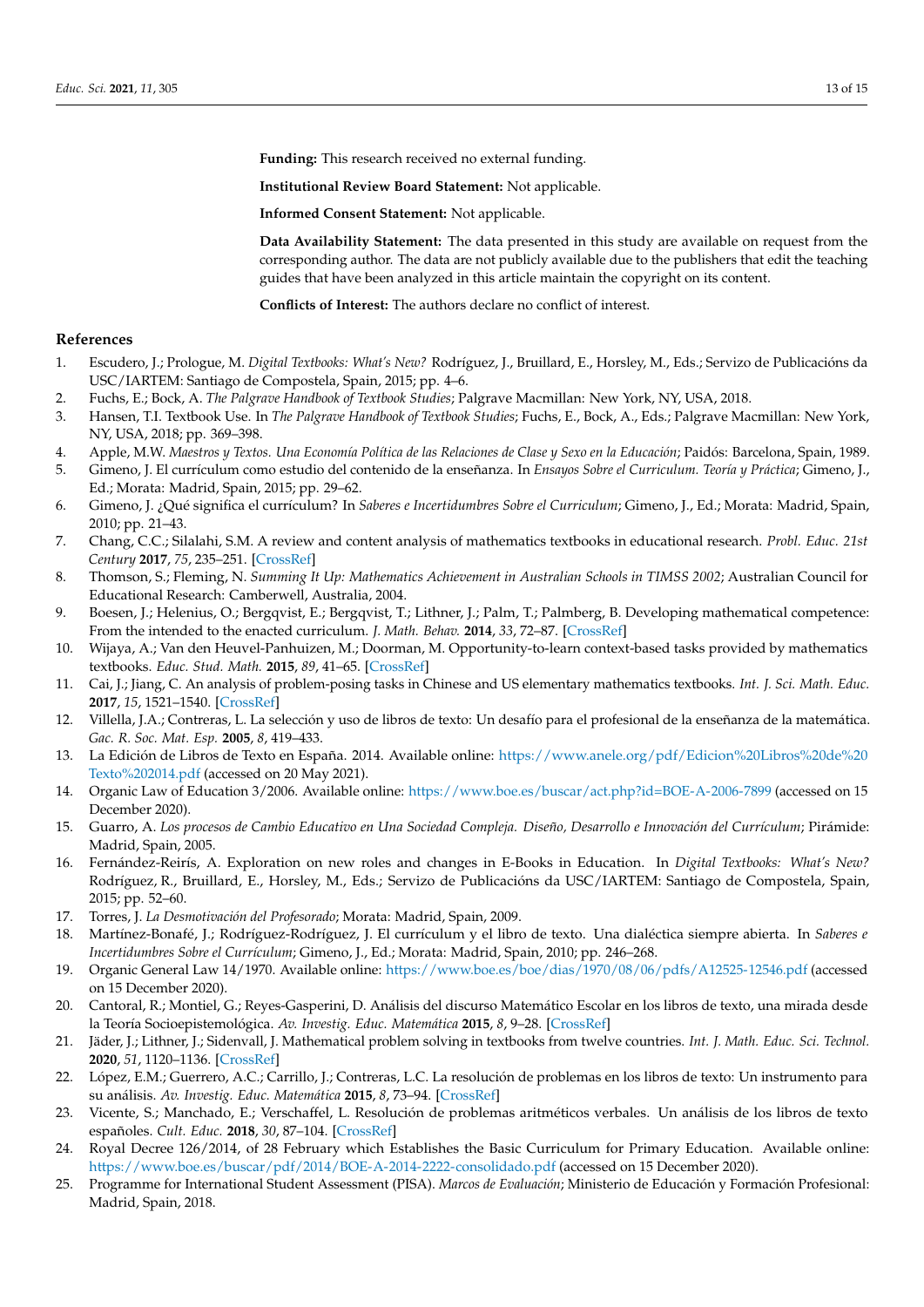- <span id="page-13-0"></span>26. Trends in International Mathematics and Science Study (TIMSS). *Marcos de Evaluación*; Ministerio de Educación y Formación Profesional: Madrid, Spain, 2019.
- <span id="page-13-1"></span>27. Polya, G. *How to Solve It*; Priceton University Press: Princeton, NJ, USA, 1945.
- <span id="page-13-2"></span>28. Dewey, J. *How We Think: A Restatement of the Relation of Reflective Thinking to the Educative Process*; D.C. Heath: Boston, MA, USA, 1933.
- <span id="page-13-3"></span>29. Castro, E. Resolución de problemas. Ideas, tendencias e influencias en España. In *Actas del XII Congreso de la Sociedad Española de Investigación en Educación Matemática*; Luengo, R., Gómez, B., Camacho, M., Blanco, L., Eds.; SEIEM: Badajoz, Spain, 2008; pp. 113–140.
- <span id="page-13-4"></span>30. Schoenfeld, A.H. Teaching problem-solving skills. *Am. Math. Mon.* **1980**, *87*, 794–805. [\[CrossRef\]](http://doi.org/10.1080/00029890.1980.11995155)
- <span id="page-13-5"></span>31. Schoenfeld, A.H. *Mathematical Problem Solving*; Academic Press: Orlando, FL, USA, 1985.
- <span id="page-13-6"></span>32. Bermejo, V.; Rodríguez, P. Estructura semántica y estrategias infantiles en la solución de problemas verbales de adición. *Infanc. Aprendiz.* **1987**, *10*, 39–40. [\[CrossRef\]](http://doi.org/10.1080/02103702.1987.10822176)
- <span id="page-13-8"></span>33. Nesher, P. Posibles relaciones entre lenguaje natural y lenguaje matemático. In *Matemáticas y Educación. Retos y Cambios Desde Una Perspectiva Internacional*; Gorgorió, N., Deulofeu, J., Bishop, A., Eds.; Graó: Barcelona, Spain, 2000; pp. 109–123.
- 34. Orrantia, J. Dificultades en el aprendizaje de las matemáticas: Una perspectiva evolutiva. *Rev. Psicopedag.* **2006**, *23*, 158–180.
- 35. Reusser, K. From text to situation to equation: Cognitive simulation of understanding and solving mathematical word problems. In *Learning and Instruction*; Mandl, H., De Corte, E., Bennett, N., Friedrich, H.F., Eds.; Pergamon: Oxford, UK, 1990; pp. 477–498.
- 36. Verschaffel, L. Los problemas aritméticos verbales y la modelización matemática. In *Teoría, Crítica y Práctica de la Educación Matemática*; Planas, N., Ed.; Graó: Barcelona, Spain, 2012; pp. 27–41.
- <span id="page-13-7"></span>37. Verschaffel, L.; Depaepe, F.; Van Dooren, W. Word problems in mathematics education. In *Encyclopedia of Mathematics Education*; Lerman, S., Ed.; Springer: Dordrecht, The Netherlands, 2014; pp. 641–645.
- <span id="page-13-9"></span>38. Verschaffel, L.; Greer, B.; De Corte, E. *Making Sense of Word Problems*; Swets & Zeitlinger Publishers: Lisse, The Netherlands, 2000.
- <span id="page-13-10"></span>39. Hegarty, M.; Mayer, R.E.; Monk, C.A. Comprehension of arithmetic word problem: A comparison of successful and unsuccessful problem solvers. *J. Educ. Psychol.* **1995**, *87*, 18–32. [\[CrossRef\]](http://doi.org/10.1037/0022-0663.87.1.18)
- 40. Nesher, P.; Teubal, E. Verbal cues as an interfering factor in verbal problem solving. *Educ. Stud. Math.* **1975**, *6*, 41–51. [\[CrossRef\]](http://doi.org/10.1007/BF00590023)
- <span id="page-13-11"></span>41. Verschaffel, L.; De Corte, E.; Pauwels, A. Solving compare problems: An eye movement test of Lewis and Mayer's consistency hypothesis. *J. Educ. Psychol.* **1992**, *84*, 85–94. [\[CrossRef\]](http://doi.org/10.1037/0022-0663.84.1.85)
- <span id="page-13-12"></span>42. Stigler, J.W.; Lee, S.Y.; Stevenson, H.W. *Mathematical Knowledge of Japanese, Chinese and American Elementary School Children*; National Council of Teachers of Mathematics: Reston, VA, USA, 1995.
- <span id="page-13-13"></span>43. Littefield, J.; Riesser, J.J. Semantic features of similarity and children´s strategies for identification of relevant information in mathematics story problems. *Cogn. Instr.* **1993**, *11*, 133–188. [\[CrossRef\]](http://doi.org/10.1207/s1532690xci1102_2)
- <span id="page-13-14"></span>44. Lewis, A.B.; Mayer, R.E. Student´s miscomprehension of relational statements in arithmetic word problems. *J. Educ. Psychol.* **1987**, *79*, 363–371. [\[CrossRef\]](http://doi.org/10.1037/0022-0663.79.4.363)
- <span id="page-13-15"></span>45. Sarama, J.; Clements, H.D. *Early Childhood Mathematics Education Research*; Routledge: New York, NY, USA, 2009. [\[CrossRef\]](http://doi.org/10.4324/9780203883785)
- <span id="page-13-16"></span>46. Lesh, R.; Zawojewski, J.S. Problem solving and modeling. In *The Second Handbook of Research on Mathematics Teaching and Learning*; Lester, F.K., Ed.; National Council of Teachers of Mathematics: Charlotte, NC, USA, 2007; pp. 763–804.
- <span id="page-13-30"></span>47. Lester, F.K. Thoughts about research on mathematical problem solving instruction. *Math. Enthus.* **2013**, *10*, 245–278.
- <span id="page-13-17"></span>48. Manouchehri, A.; Zhang, P.; Liu, Y. Forces Hindering Development of Mathematical Problem Solving among School Children. In Proceedings of the 12th International Congress on Mathematical Education, Seoul, Korea, 8−15 July 2012.
- <span id="page-13-18"></span>49. Elshout, J.J. Problem Solving and Education, State of the Art Paper. In Proceedings of the European Association for Research on Learning and Instruction (EARLI) Conference, Lewen, Belgium, 10−13 June 1985.
- <span id="page-13-19"></span>50. Garrett, R.M. Issues in Science Education: Problem-solving, creativity and originality. *Int. J. Sci. Educ.* **1987**, *9*, 125–137. [\[CrossRef\]](http://doi.org/10.1080/0950069870090201)
- <span id="page-13-20"></span>51. Organic Law 8/2013. Available online: <https://www.boe.es/buscar/pdf/2013/BOE-A-2013-12886-consolidado.pdf> (accessed on 15 December 2020).
- <span id="page-13-21"></span>52. Sánchez, M.R.; Vicente, S. Modelos y procesos de resolución de problemas aritméticos verbales propuestos por los libros de texto de matemáticas españoles. *Cult. Educ.* **2015**, *27*, 710–725. [\[CrossRef\]](http://doi.org/10.1080/11356405.2015.1089389)
- <span id="page-13-22"></span>53. Landis, J.R.; Koch, G.G. The measurement of observer agreement for categorical data. *Biometrics* **1977**, *33*, 159–174. [\[CrossRef\]](http://doi.org/10.2307/2529310)
- <span id="page-13-23"></span>54. Murphy, J.; Chang, J.M.; Suaray, K. Student performance and attitudes in a collaborative and flipped linear algebra course. *Int. J. Math. Educ. Sci. Technol.* **2016**, *47*, 653–673. [\[CrossRef\]](http://doi.org/10.1080/0020739X.2015.1102979)
- <span id="page-13-24"></span>55. Cutumisu, M.; Bulut, O. Problem-solving attitudes and gender as predictors of academic achievement in mathematics and science for canadian and finnish students in the PISA 2012 assessment. *J. Educ. Multimed. Hypermedia* **2017**, *26*, 325–342.
- <span id="page-13-25"></span>56. Lester, F.K.; Kroll, D.L. Implementing the standards. Evaluation: A new vision. *Math. Teach.* **1991**, *84*, 276–284. [\[CrossRef\]](http://doi.org/10.5951/MT.84.4.0276)
- <span id="page-13-26"></span>57. Chamoso, J.M.; Cáceres, M.J.; Azcárate, P. La reflexión como elemento de formación docente en matemáticas: Análisis e instrumentos. *Cuad. Investig. Form. Educ. Matemática* **2011**, *7*, 13–51.
- <span id="page-13-27"></span>58. Orrantia, J.; González, B.; Vicente, S. Un análisis de los problemas aritméticos en los libros de texto de Educación Primaria. *Infanc. Aprendiz.* **2005**, *28*, 429–451. [\[CrossRef\]](http://doi.org/10.1174/021037005774518929)
- <span id="page-13-28"></span>59. Chamoso, J.M.; Vicente, S.; Manchado, E.; Múñez, D. Los problemas de matemáticas escolares de primaria, ¿son solo problemas para el aula? *Cuad. Investig. Form. Educ. Matemática* **2014**, *12*, 261–279.
- <span id="page-13-29"></span>60. Ozturk, T.; Guven, B. Evaluating students' beliefs in problem solving process: A case study. *Eurasia J. Math. Sci. Technol. Educ.* **2016**, *12*, 411–429. [\[CrossRef\]](http://doi.org/10.12973/eurasia.2016.1208a)